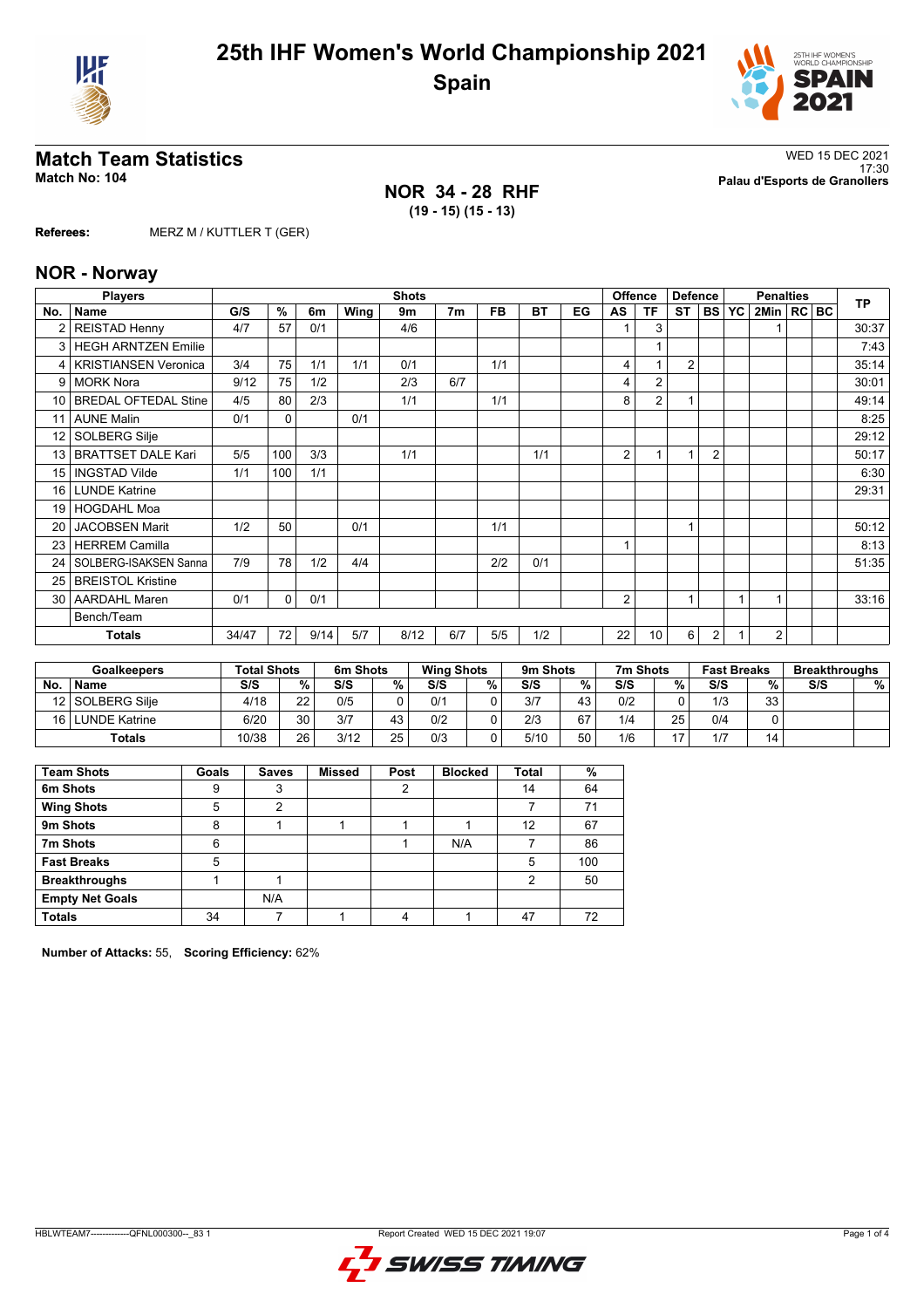



## **Match Team Statistics** WED 15 DEC 2021 17:30 **Match No: 104 Palau d'Esports de Granollers**

**NOR 34 - 28 RHF (19 - 15) (15 - 13)**

**Referees:** MERZ M / KUTTLER T (GER)

## **NOR - Norway**

### **Shots Distribution Players** Goals / Shots 2 REISTAD H 12 SOLBERG S 3 HEGH ARNTZEN E 4 KRISTIANSEN V 9 MORK N 10 BREDAL OFTEDAL S 11 AUNE M 1/1 1/1  $\frac{1}{1}$  1/1  $\sqrt{0/1}$  $1/1$  1/1 Ő  $\frac{1}{0/1}$ R. 1/1 .  $1/1$  $1/1$  1/1  $1/1$   $1/1$   $1/1$   $1/1$  $\overline{0/1}$  $\frac{1}{1/1}$  2/2  $\frac{1}{1}$  $1/1$  1/1 3/4 1/1 1/1 1-Missed1-Post 1-Post 1-Blocked 1-Post

| 13 BRATTSET DALE K |     | 15 INGSTAD V | 16 LUNDE K | 19 HOGDAHL M | 20 JACOBSEN M                      | 23 HERREM C | 24 SOLBERG-ISAKSEN S |        |                       |
|--------------------|-----|--------------|------------|--------------|------------------------------------|-------------|----------------------|--------|-----------------------|
| 1/1                |     |              |            |              |                                    |             |                      | 1/1    | 414<br>$\blacksquare$ |
| 1/1                |     | 1/1          |            |              | $0/1$ $\blacksquare$<br>1/1<br>n n |             |                      |        | 1/1                   |
| $\blacksquare$ 1/1 | 2/2 |              |            |              |                                    |             | $\blacksquare$ 2/2   | 0/1    | 2/2                   |
|                    |     |              |            |              |                                    |             |                      | 1-Post |                       |

| 25 BREISTOL K |  | 30 AARDAHL M |  |  |  |  |  |  |
|---------------|--|--------------|--|--|--|--|--|--|
|               |  |              |  |  |  |  |  |  |
|               |  |              |  |  |  |  |  |  |
|               |  |              |  |  |  |  |  |  |

**Team** Goals / Shots

Н





| 1/3 | 1/6 | 2/2  |
|-----|-----|------|
| 1/3 | 1/1 | 0/6  |
| 1/6 | 0/1 | 3/10 |

| 12 SOLBERG S    |                             |                 |
|-----------------|-----------------------------|-----------------|
| 0/1             | $\overline{1/5}$            |                 |
|                 | 1/1                         | 0/1             |
| 1/3             | 0/1                         | 1/6             |
| 16 LUNDE K      |                             |                 |
| $1\overline{2}$ | $\overline{0}/\overline{1}$ | $\overline{27}$ |
| 1/3             |                             | 0/5             |
| 0/3             |                             | 2/4             |

HBLWTEAM7-------------QFNL000300--\_83 1 Report Created WED 15 DEC 2021 19:07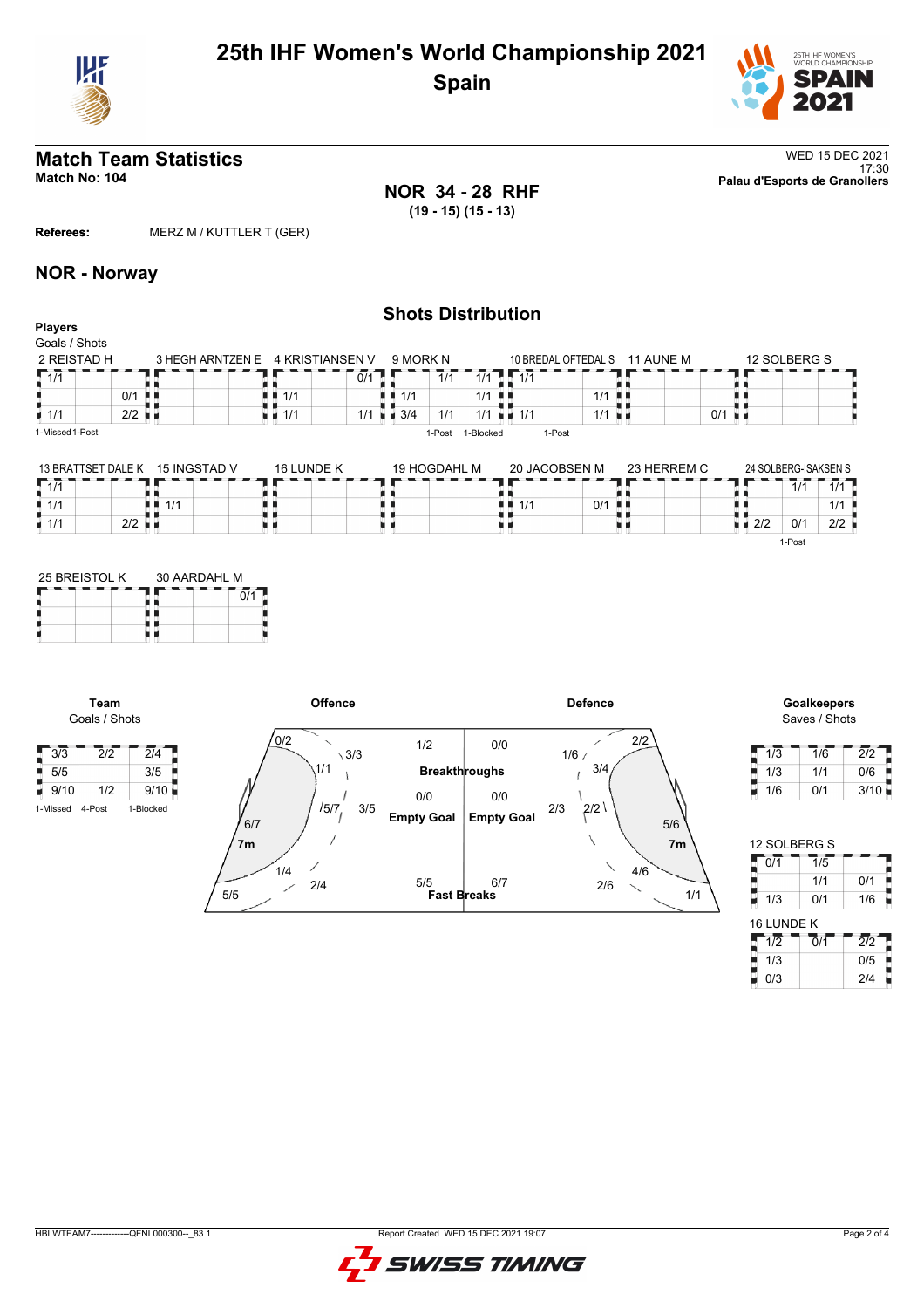



## **Match Team Statistics** WED 15 DEC 2021

**Referees:** MERZ M / KUTTLER T (GER)

**NOR 34 - 28 RHF (19 - 15) (15 - 13)**

17:30 **Match No: 104 Palau d'Esports de Granollers**

**RHF - RHF Players No. Name Shots G/S % 6m Wing 9m 7m FB BT EG Offence Defence AS TF ST BS Penalties YC 2Min RC BC TP** 3 GORSHKOVA Polina 2/3 67 2/3 30:00 11 LAGINA Anastasiia 1 32:48 23 MIKHAYLICHENKO Elena 3/8 38 0/1 1/5 2/2 1 1 4 3 1 1 1 1 1 44:32 25 FOMINA Olga 3/4 75 3/4 1 30:00 31 SABIROVA Karina 1/1 100 1/1 3 1 1 41:04 33 ILINA Ekaterina 3/8 38 0/1 0/3 3/4 2 2 20:33 36 MANAGAROVA Iuliia 2/2 100 1/1 1/1 1 1 1 29:08 39 SKOROBOGATCHENKO Antonina 4/6 67 2/2 2/4 2/4 2 2 1 1 1 54:43 41 NIKITINA Veronika 1/1 100 1/1 1 2 18:22 51 TAZHENOVA Milana 222 100 222 2 2 2 2 2 15:01 67 ILLARIONOVA Anastasiia 2/2 100 2/2 1 1 24:00 77 FROLOVA Yaroslava 1/1 100 1/1 1 1 12:51 78 KORNEEVA Irina 2:46 86 SHCHERBAK Olga 0/2 0 0/1 0/1 0/1 1 1 1 1 9:41 96 MARKOVA Iuliia 4/4 100 2/2 2/2 1 1 29:29 99 KAPLINA Polina 25:02 Bench/Team 1 and 1 and 1 and 1 and 1 and 1 and 1 and 1 and 1 and 1 and 1 and 1 and 1 and 1 and 1 and 1 and 1 and 1 and 1 and 1 and 1 and 1 and 1 and 1 and 1 and 1 and 1 and 1 and 1 and 1 and 1 and 1 and 1 and 1 and 1 and 1 **Totals** 5/15 5/15 6/7 17 13 6 11 11 3

|     | <b>Goalkeepers</b>  | <b>Total Shots</b> |                 | 6m Shots |          | <b>Wing Shots</b> |    | 9m Shots |    | 7m Shots |   | <b>Fast Breaks</b> |   | <b>Breakthroughs</b> |    |
|-----|---------------------|--------------------|-----------------|----------|----------|-------------------|----|----------|----|----------|---|--------------------|---|----------------------|----|
| No. | <b>Name</b>         | S/S                | $\%$ .          | S/S      | %        | S/S               | %  | S/S      | %  | S/S      | % | S/S                | % | S/S                  | %  |
|     | l LAGINA Anastasiia | 3/21               | 14              | 0/3      |          | 1/3               | วว | 1/6      | 17 | 0/4      |   | 0/3                |   | 1/2                  | 50 |
|     | 99   KAPLINA Polina | 4/20               | 20 <sub>1</sub> | 3/9      | 33<br>ບປ | 1/4               | 25 | 0/3      |    | 0/2      |   | 0/2                |   |                      |    |
|     | <b>Totals</b>       | 7/41               | $-1$            | 3/12     | 25       | 2/7               | 29 | 1/9      |    | 0/6      |   | 0/5                |   |                      | 50 |

| <b>Team Shots</b>      | Goals | <b>Saves</b> | <b>Missed</b> | Post | <b>Blocked</b> | <b>Total</b> | %   |
|------------------------|-------|--------------|---------------|------|----------------|--------------|-----|
| 6m Shots               | 9     | 3            |               |      |                | 13           | 69  |
| <b>Wing Shots</b>      | 3     |              |               |      |                | 3            | 100 |
| 9m Shots               | 5     | 5            | 2             |      | 2              | 15           | 33  |
| 7m Shots               | 5     |              |               |      | N/A            | 6            | 83  |
| <b>Fast Breaks</b>     | 6     |              |               |      |                |              | 86  |
| <b>Breakthroughs</b>   |       |              |               |      |                |              |     |
| <b>Empty Net Goals</b> |       | N/A          |               |      |                |              |     |
| <b>Totals</b>          | 28    | 10           | c             | ◠    | റ              | 44           | 64  |

**Number of Attacks:** 54, **Scoring Efficiency:** 52%